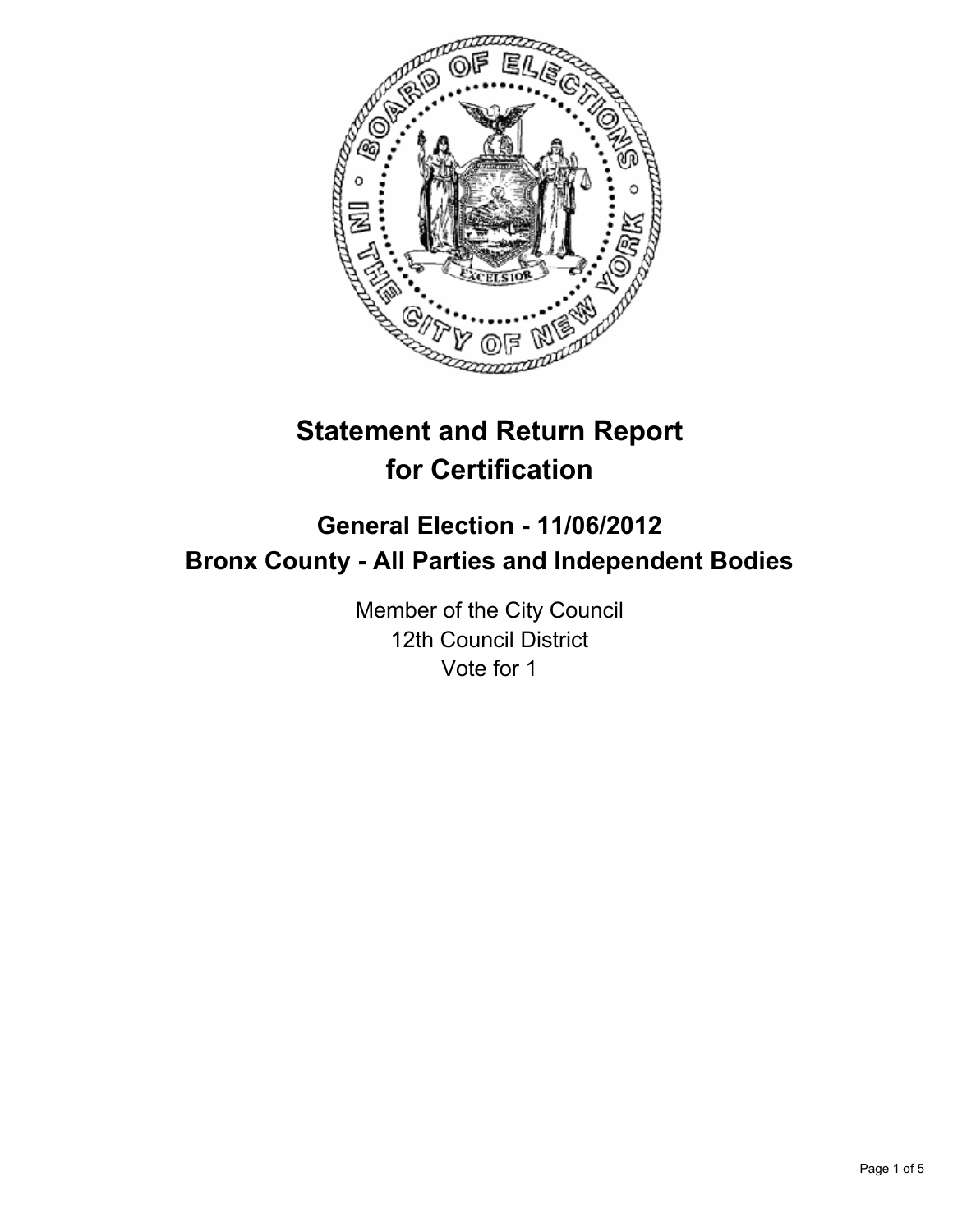

## **Assembly District 80**

| PUBLIC COUNTER                                           | 1,298 |
|----------------------------------------------------------|-------|
| <b>EMERGENCY</b>                                         | 0     |
| <b>ABSENTEE/MILITARY</b>                                 | 27    |
| <b>FEDERAL</b>                                           | 11    |
| <b>SPECIAL PRESIDENTIAL</b>                              | 0     |
| <b>AFFIDAVIT</b>                                         | 210   |
| <b>Total Ballots</b>                                     | 1,546 |
| Less - Inapplicable Federal/Special Presidential Ballots | (11)  |
| <b>Total Applicable Ballots</b>                          | 1,535 |
| ANDY KING (PEOPLE FIRST)                                 | 822   |
| ANDY KING (COMMUNITY FIRST)                              | 39    |
| NEVILLE MITCHELL (UNITED NEIGHBORS)                      | 25    |
| <b>GARTH MARCHANT (CHILDREN FIRST)</b>                   | 66    |
| JOSEPH NWACHUKWU (TOGETHER WE CAN)                       | 63    |
| PAMELA A. JOHNSON (UNITY IN THE COMM)                    | 28    |
| CHERYL S. OLIVER (SOLIDARITY)                            | 30    |
| CHARLES BARON (WRITE-IN)                                 | 1     |
| <b>Total Votes</b>                                       | 1,074 |
| Unrecorded                                               | 461   |

#### **Assembly District 81**

| <b>PUBLIC COUNTER</b>                                    | 831          |
|----------------------------------------------------------|--------------|
| <b>EMERGENCY</b>                                         | 0            |
| ABSENTEE/MILITARY                                        | 26           |
| <b>FEDERAL</b>                                           | 8            |
| <b>SPECIAL PRESIDENTIAL</b>                              | $\mathbf{0}$ |
| <b>AFFIDAVIT</b>                                         | 115          |
| <b>Total Ballots</b>                                     | 980          |
| Less - Inapplicable Federal/Special Presidential Ballots | (8)          |
| <b>Total Applicable Ballots</b>                          | 972          |
| ANDY KING (PEOPLE FIRST)                                 | 495          |
| ANDY KING (COMMUNITY FIRST)                              | 25           |
| NEVILLE MITCHELL (UNITED NEIGHBORS)                      | 31           |
| <b>GARTH MARCHANT (CHILDREN FIRST)</b>                   | 19           |
| JOSEPH NWACHUKWU (TOGETHER WE CAN)                       | 23           |
| PAMELA A. JOHNSON (UNITY IN THE COMM)                    | 44           |
| CHERYL S. OLIVER (SOLIDARITY)                            | 13           |
| MICHAEL WELCH (WRITE-IN)                                 | 1            |
| <b>Total Votes</b>                                       | 651          |
| Unrecorded                                               | 321          |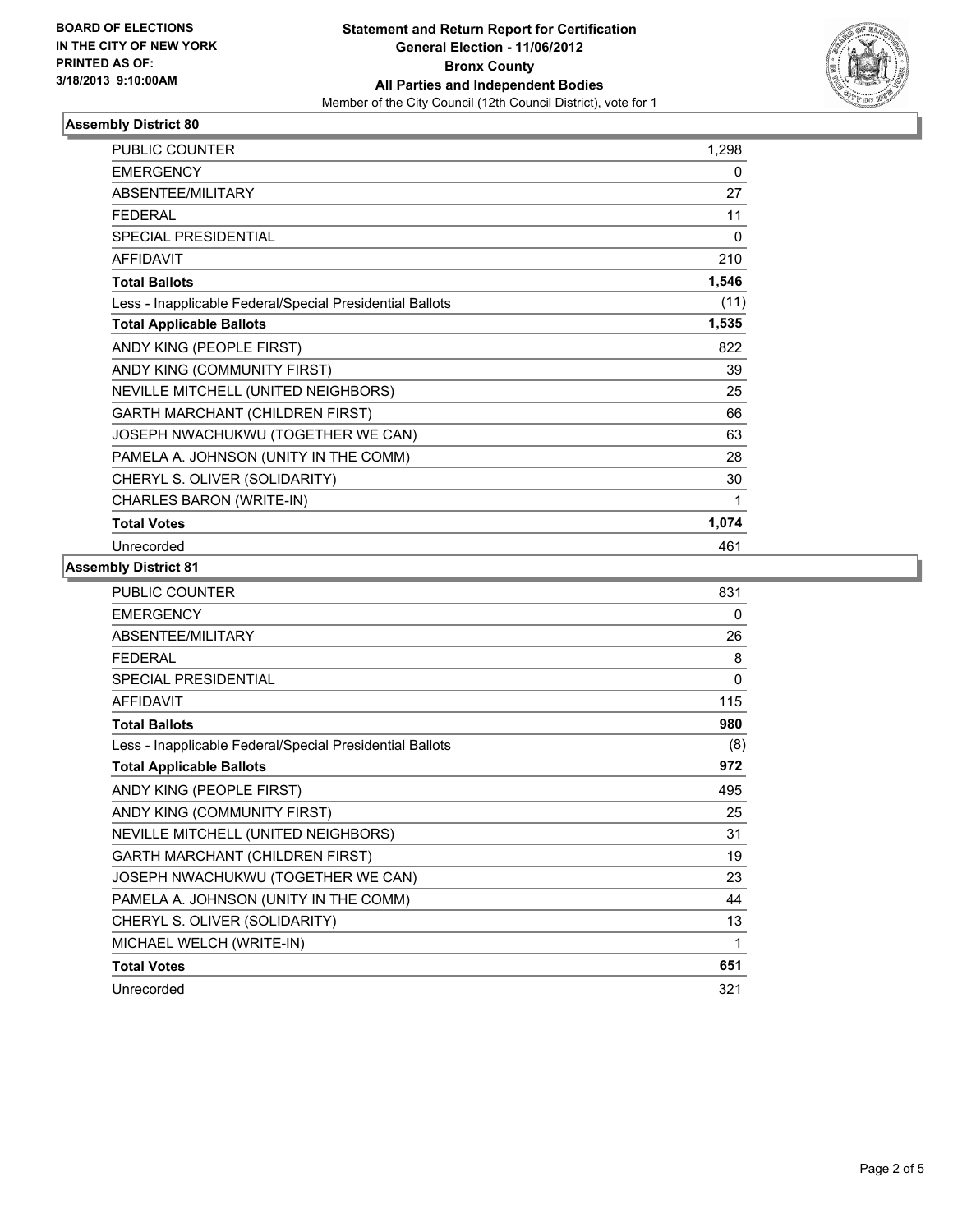

#### **Assembly District 82**

| <b>PUBLIC COUNTER</b>                                    | 15,786 |
|----------------------------------------------------------|--------|
| <b>EMERGENCY</b>                                         | 0      |
| ABSENTEE/MILITARY                                        | 468    |
| <b>FEDERAL</b>                                           | 47     |
| <b>SPECIAL PRESIDENTIAL</b>                              | 0      |
| <b>AFFIDAVIT</b>                                         | 820    |
| <b>Total Ballots</b>                                     | 17,121 |
| Less - Inapplicable Federal/Special Presidential Ballots | (47)   |
| <b>Total Applicable Ballots</b>                          | 17,074 |
| ANDY KING (PEOPLE FIRST)                                 | 10,246 |
| ANDY KING (COMMUNITY FIRST)                              | 450    |
| NEVILLE MITCHELL (UNITED NEIGHBORS)                      | 350    |
| <b>GARTH MARCHANT (CHILDREN FIRST)</b>                   | 366    |
| JOSEPH NWACHUKWU (TOGETHER WE CAN)                       | 226    |
| PAMELA A. JOHNSON (UNITY IN THE COMM)                    | 384    |
| CHERYL S. OLIVER (SOLIDARITY)                            | 1,258  |
| CLYDE VANEL (WRITE-IN)                                   | 1      |
| DAVE GORDON (WRITE-IN)                                   | 1      |
| HOWARD STERN (WRITE-IN)                                  | 1      |
| PHIL DONAHUE (WRITE-IN)                                  | 1      |
| UNATTRIBUTABLE WRITE-IN (WRITE-IN)                       | 1      |
| <b>Total Votes</b>                                       | 13,285 |
| Unrecorded                                               | 3,789  |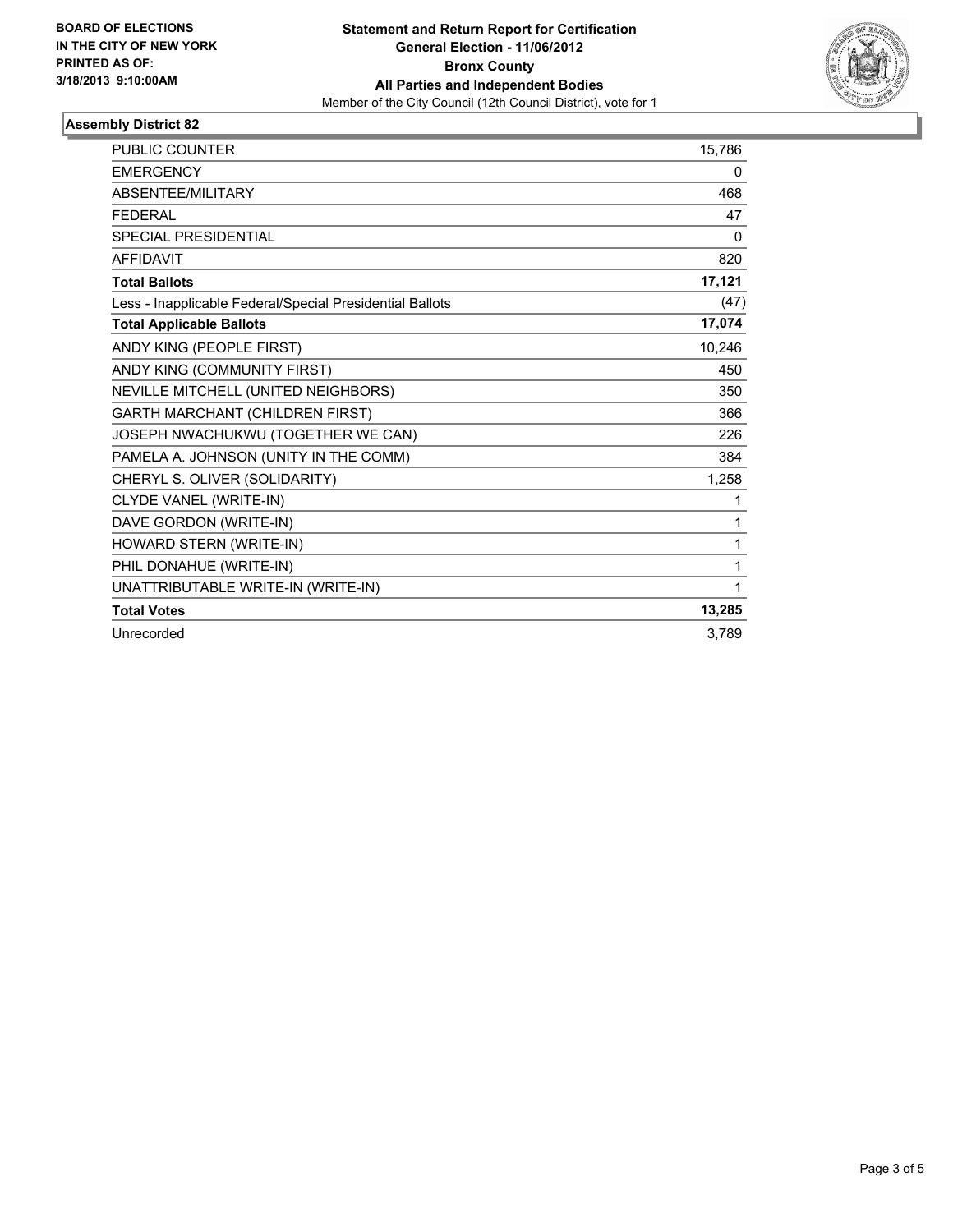

#### **Assembly District 83**

| <b>PUBLIC COUNTER</b>                                    | 34.382 |
|----------------------------------------------------------|--------|
| <b>EMERGENCY</b>                                         | 21     |
| <b>ABSENTEE/MILITARY</b>                                 | 861    |
| <b>FEDERAL</b>                                           | 113    |
| <b>SPECIAL PRESIDENTIAL</b>                              | 0      |
| <b>AFFIDAVIT</b>                                         | 3,481  |
| <b>Total Ballots</b>                                     | 38,858 |
| Less - Inapplicable Federal/Special Presidential Ballots | (113)  |
| <b>Total Applicable Ballots</b>                          | 38,745 |
| ANDY KING (PEOPLE FIRST)                                 | 22,707 |
| ANDY KING (COMMUNITY FIRST)                              | 796    |
| NEVILLE MITCHELL (UNITED NEIGHBORS)                      | 1,609  |
| GARTH MARCHANT (CHILDREN FIRST)                          | 855    |
| JOSEPH NWACHUKWU (TOGETHER WE CAN)                       | 999    |
| PAMELA A. JOHNSON (UNITY IN THE COMM)                    | 1,500  |
| CHERYL S. OLIVER (SOLIDARITY)                            | 1,167  |
| CHRISTOPHER SUI (WRITE-IN)                               | 1      |
| JOHN W HOUSTON (WRITE-IN)                                | 1      |
| NADILUS ROJAS (WRITE-IN)                                 | 1      |
| UNATTRIBUTABLE WRITE-IN (WRITE-IN)                       | 1      |
| VALERIE RIGANO (WRITE-IN)                                | 1      |
| <b>Total Votes</b>                                       | 29,638 |
| Unrecorded                                               | 9,107  |